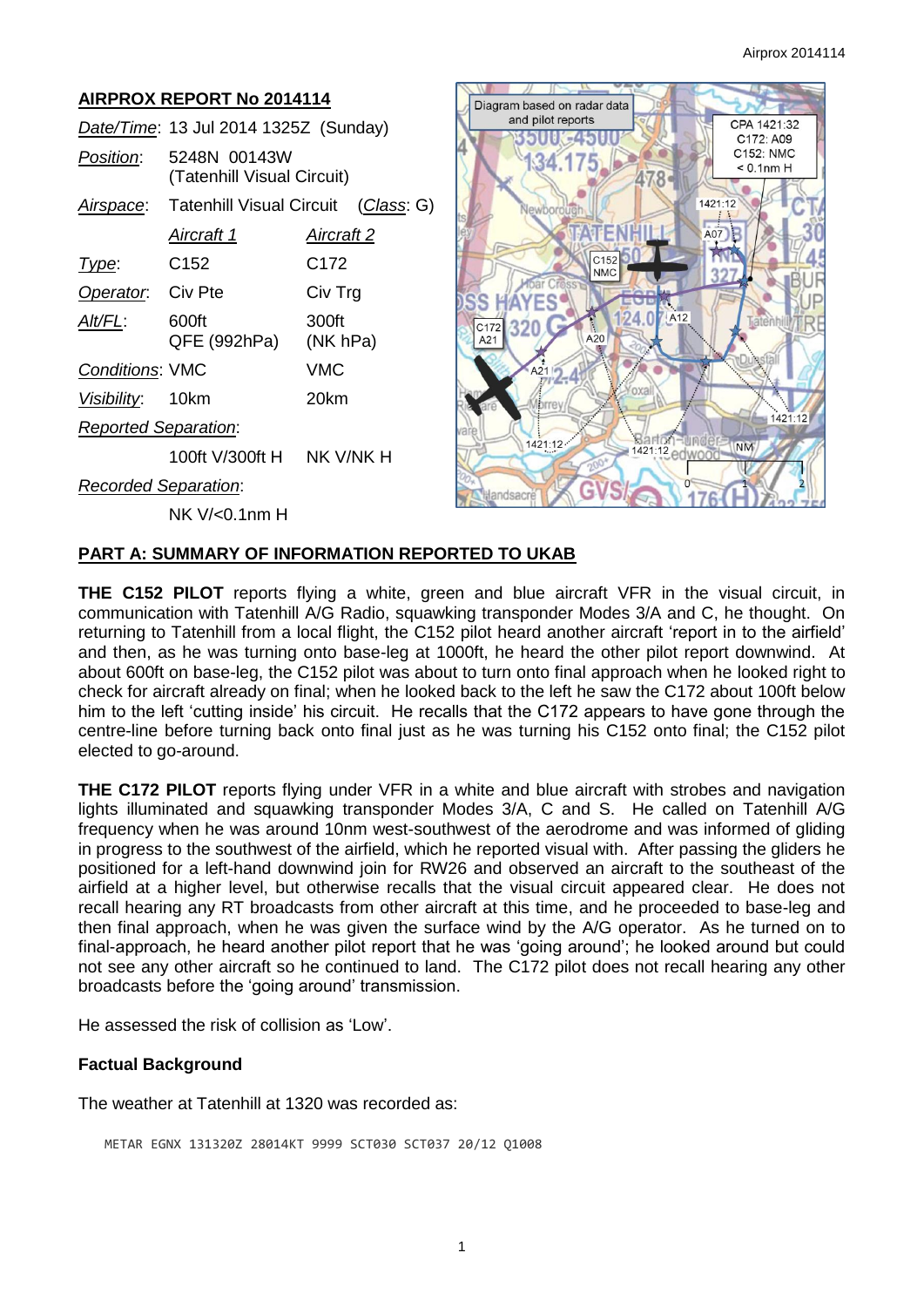## **Analysis and Investigation**

## **UKAB Secretariat**

The A/G frequency at Tatenhill is not recorded and so no confirmation of radio transmissions is available.

According to The Rules of the Air:

Both pilots had equal responsibility to avoid flying in such proximity to other aircraft as to create a danger of collision.<sup>1</sup>

and:

On joining the circuit, the C172 pilot was required to conform to the pattern of traffic formed by other aircraft intending to land at Tatenhill or keep clear of the airspace in which the pattern was formed.<sup>2</sup>

and:

An aircraft shall not overtake or cut in front of another aircraft on its final approach to land.<sup>3</sup>

The C172 pilot reported that he saw an aircraft to the southeast of the airfield, at a higher level, but otherwise recalls that the visual circuit appeared clear, and he does not recall hearing any broadcasts from the C152 pilot until he heard his 'going around' call. If the C152 (flying wide downwind on the ATZ boundary) was the aircraft that the C172 pilot saw, it is likely that he perceived the circuit to be clear.

## **Summary**

 $\overline{a}$ 

An Airprox occurred in the Tatenhill visual circuit, in Class G airspace, between a C152 and a C172.

## **PART B: SUMMARY OF THE BOARD'S DISCUSSIONS**

Information available included reports from the pilots of both aircraft and radar photographs/video recordings.

The Board surmised that the C172 pilot had either not seen the C152 at all during his base leg and final approach (and that the aircraft that he had seen was indeed a different aircraft not in the ATZ), or that he had not assimilated that the aircraft that he had seen was in the circuit but was flying a very wide circuit pattern. They also noted that the C152 pilot had not seen the C172 until very late indeed. The Board therefore quickly agreed that the cause of this Airprox was a non-sighting by the C172 pilot and, effectively, a non-sighting by the C152 pilot. Members discussed the contributory factors which had lead to this occurrence and observed that, although the C152 pilot was established in the circuit first, the fact that he had elected to fly an unusually wide circuit with his downwind leg reaching as far as the ATZ boundary meant that other pilots would not be expecting to look that far away from the airfield and associate his aircraft with being in the circuit. It seemed likely that the C172 pilot had seen the C152 to the southeast but, not having heard any transmissions from it, the C172 pilot had assumed that the circuit was clear; essentially, he had not integrated with the other aircraft already in the visual circuit. Members observed that, although the C152 had embarked on a very wide circuit, there is no standard definition of what constitutes a visual circuit and pilots often adjust their pattern, quite legitimately, for many different reasons.

It was agreed that the C172 pilot would have been better served to have kept an eye on the aircraft he had seen to the southeast rather than assuming it had departed, but this was easy to say in

<sup>1</sup> Rules of the Air 2007, Rule 8, Avoiding Aerial Collisions

<sup>&</sup>lt;sup>2</sup> Rules of the Air 2007, Rule 12, Flight in the vicinity of an aerodrome, and Regulatory Article 2307(1) Para 16

 $3$  Rules of the Air 2007, Rule 13, Order of Landing